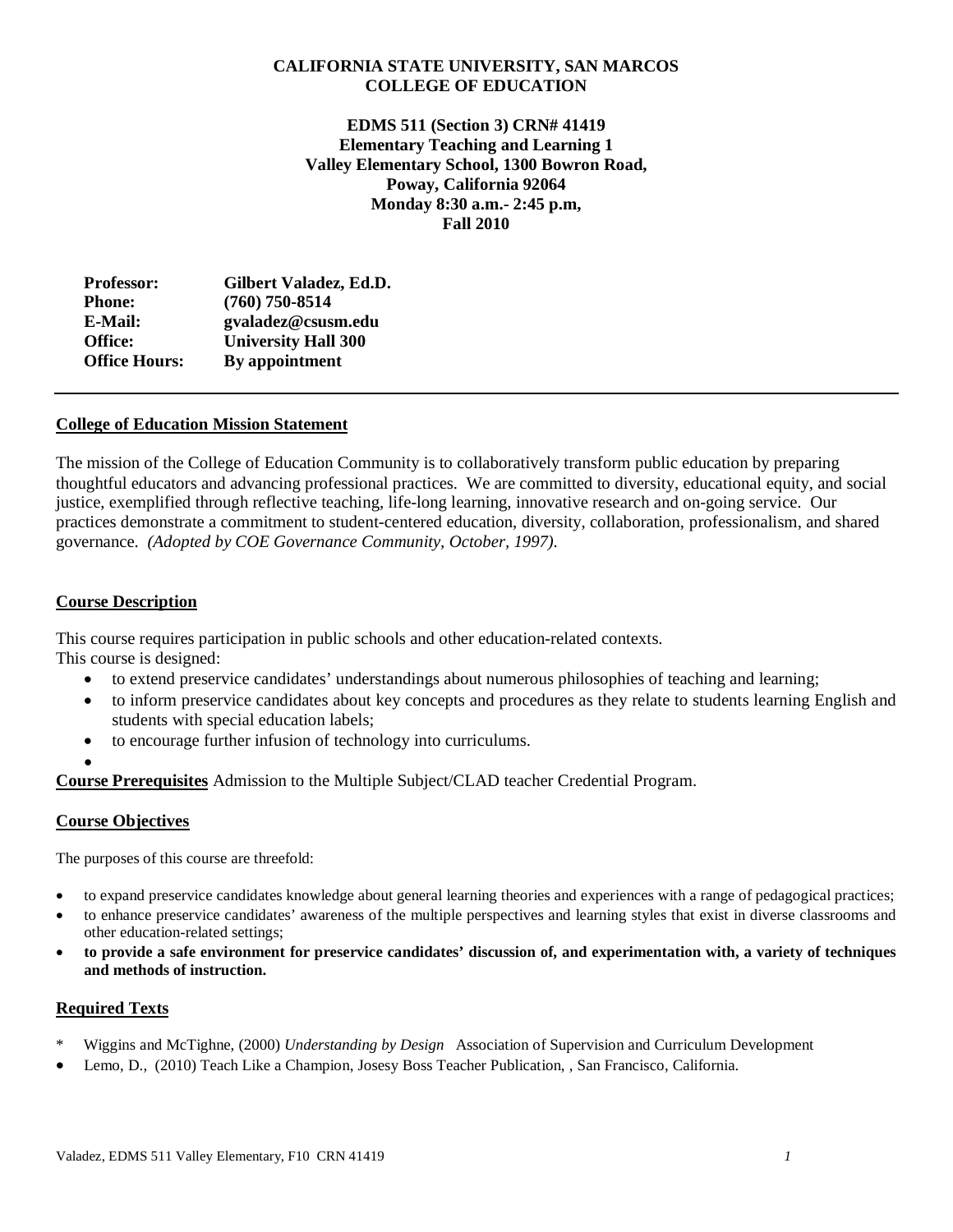# **Authorization to Teach English Learners**

This credential program has been specifically designed to prepare teachers for the diversity of languages often encountered in California public school classrooms. The authorization to teach English learners is met through the infusion of content and experiences within the credential program, as well as additional coursework. Students successfully completing this program receive a credential with authorization to teach English learners. *(Approved by CCTC in SB 2042 Program Standards, August 02)*

# **STUDENT LEARNING OUTCOMES**

## **Teacher Performance Expectation (TPE) Competencies**

The course objectives, assignments, and assessments have been aligned with the CTC standards for Multiple Subject Credential. This course is designed to help teachers seeking a California teaching credential to develop the skills, knowledge, and attitudes necessary to assist schools and district in implementing effective programs for all students. The successful candidate will be able to merge theory and practice in order to realize a comprehensive and extensive educational program for all students. You will be required to formally address the following TPEs in this course:

TPE 6d – Engaging and supporting all learners (Student Study Team Assignment) TPE 9 – Creating & managing effective instructional time (Classroom Management Assignment)

# **California Teacher Performance Assessment (CalTPA)**

Beginning July 1, 2008 all California credential candidates must successfully complete a state-approved system of teacher performance assessment (TPA), to be embedded in the credential program of preparation. At CSUSM this assessment system is called the CalTPA or the TPA for short.

To assist your successful completion of the TPA a series of informational seminars are offered over the course of the program. TPA related questions and logistical concerns are to be addressed during the seminars. Your attendance to TPA seminars will greatly contribute to your success on the assessment.

Additionally, COE classes use common pedagogical language, lesson plans (lesson designs), and unit plans (unit designs) in order to support and ensure your success on the TPA and more importantly in your credential program.

The CalTPA Candidate Handbook, TPA seminar schedule, and other TPA support materials can be found on the COE website provided at the website provided:<http://www.csusm.edu/coe/CalTPA/CalTPA.html>

# **College of Education Attendance Policy**

Due to the dynamic and interactive nature of courses in the College of Education, all students are expected to attend all classes and participate actively. At a minimum, students must attend more than 80% of class time, or s/he may not receive a passing grade for the course at the discretion of the instructor. Individual instructors may adopt more stringent attendance requirements. Should the student have extenuating circumstances, s/he should contact the instructor as soon as possible. *(Adopted by the COE Governance Community, December, 1997).*

If a student misses 20% or is late (or leaves early) for more than three sessions, the highest possible grade earned will be a "C". Please note you must earn a C+ or better to continue in the credential program. **Notification of absences does not automatically excuse a student from class. It is the responsibility of the student to meet with the instructor and discuss make up of class time or assignments.**

# **Students with Disabilities Requiring Reasonable Accommodations**

Valadez, EDMS 511 Valley Elementary, F10 CRN 41419 *2* Students with disabilities who require reasonable accommodations must be approved for services by providing appropriate and recent documentation to the Office of Disable Student Services (DSS). This office is located in Craven Hall 5205, and can be contacted by phone at (760) 750-4905, or TTY (760) 750-4909. Students authorized by DSS to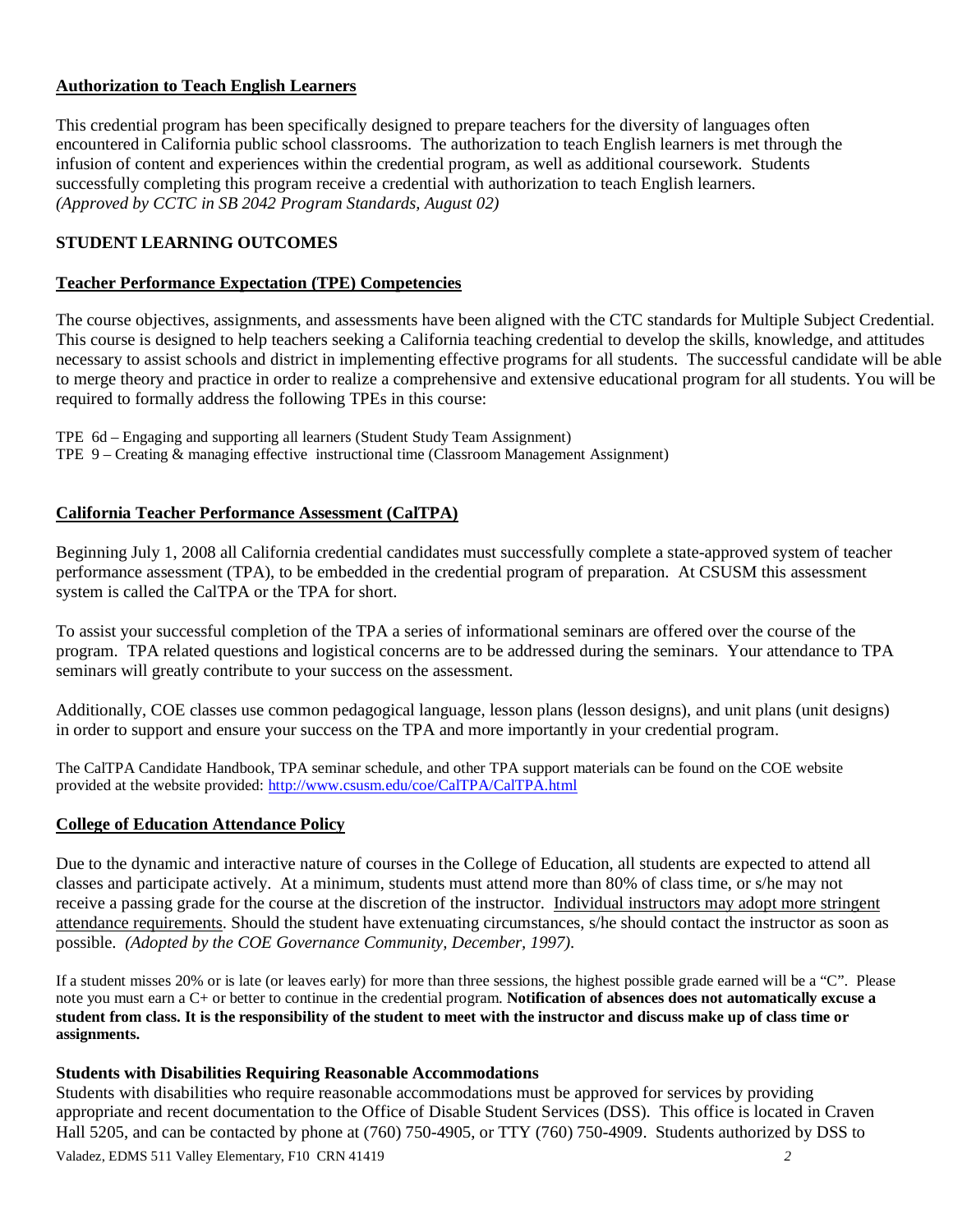receive reasonable accommodations should meet with their instructor during office hours or, in order to ensure confidentiality, in a more private setting.

## **Course Requirements**

| 15 points<br>10 points |
|------------------------|
|                        |
|                        |
| 20 points              |
| 10 points              |
| 10 points              |
| 20 points              |
| 15 points              |
|                        |

# **Grading Standards**

All students will come prepared to class; readings and homework assignments are listed on the dates on which they are due.

All required work is expected to be on time. One grade level will be deducted for each class meeting for which it is late (e.g., an "A" assignment that is submitted one class session late will be marked down to a "B"). Unless prior instructor approval is secured, assignments will not be accepted three class sessions after which they are due. Exceptions will be handled on a case-by-case basis, as determined by the instructor.

It is expected that students will proofread and edit their assignments prior to submission. Students will ensure that the text is errorfree (grammar, spelling), and ideas are logically and concisely presented. The assignment's grade will be negatively affected as a result of this oversight. Each written assignment will be graded approximately 80% on content and context (detail, logic, synthesis of information, depth of analysis, etc.), and 20% on mechanics (grammar, syntax, spelling, format, uniformity of citation, etc.). All citations, where appropriate, will use American Psychological Association (APA) format. Consult American Psychological Association (APA) Manual,  $5<sup>th</sup>$  edition for citation guidance.

Grading will also include a component of "professional demeanor." Students will conduct themselves in ways that are generally expected of those who are entering the education profession. This includes but is not limited to:

- On-time arrival to all class sessions:
- Advance preparation of readings and timely submission of assignments;
- Respectful participation in all settings (e.g., whole group, small group, in/outside of class);

# **All University Writing Requirement**

In keeping with the All-University Writing Requirement, all 3 unit courses must have a writing component of at least 2,500 words (approximately). This will be met through written assignments.

# **CSUSM Academic Honesty Policy**

"Students will be expected to adhere to standards of academic honesty and integrity, as outlined in the Student Academic Honesty Policy. All written work and oral presentation assignments must be original work. All ideas/materials that are borrowed from other sources must have appropriate references to the original sources. Any quoted material should give credit to the source and be punctuated with quotation marks.

Students are responsible for honest completion of their work including examinations. There will be no tolerance for infractions. If you believe there has been an infraction by someone in the class, please bring it to the instructor's attention. The instructor reserves the right to discipline any student for academic dishonesty in accordance with the general rules and regulations of the university. Disciplinary action may include the lowering of grades and/or the assignment of a failing grade for an exam, assignment, or the class as a whole."

Incidents of Academic Dishonesty will be reported to the Dean of Students. Sanctions at the University level may include suspension or expulsion from the University.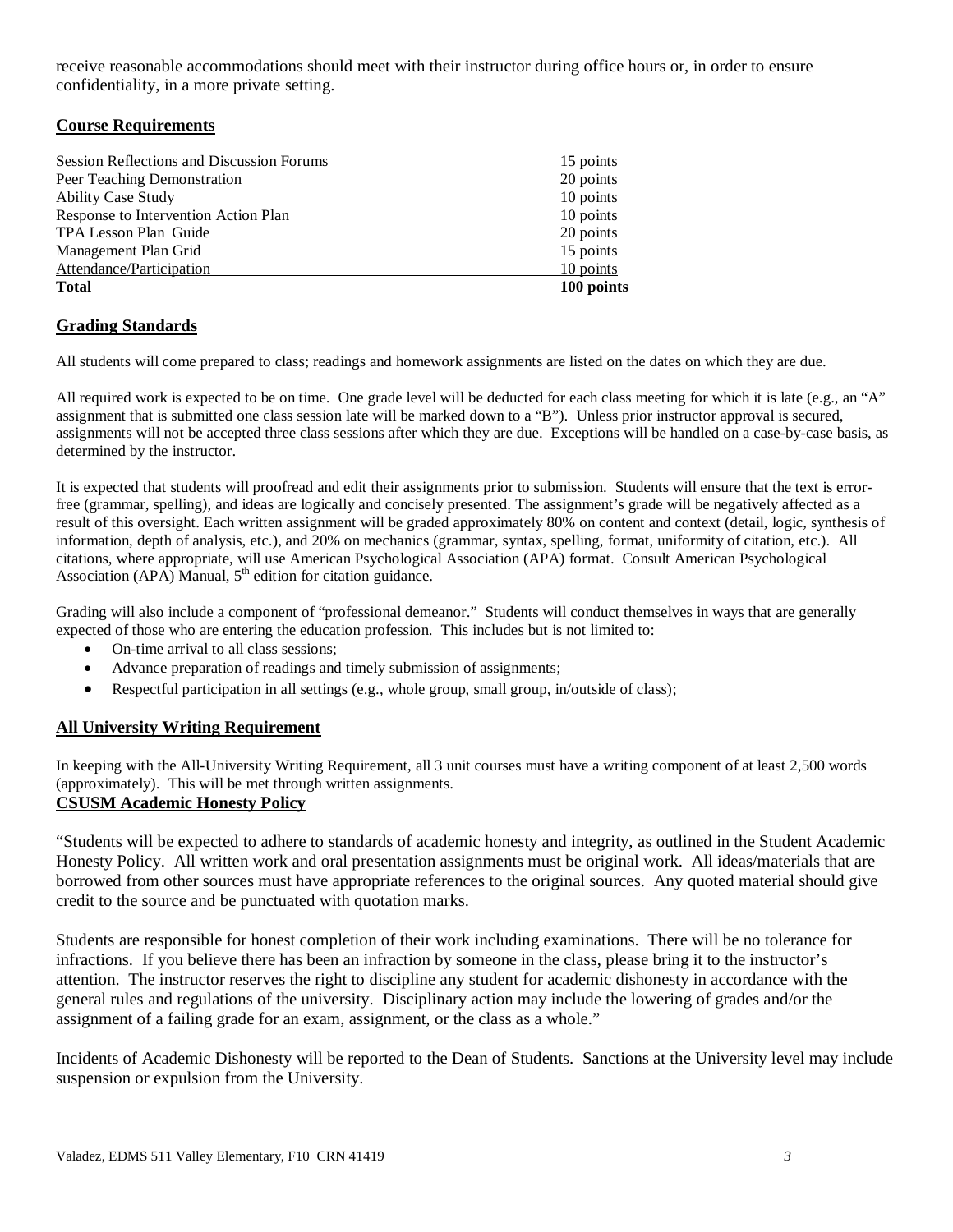## **Plagiarism:**

As an educator, it is expected that each student will do his/her own work, and contribute equally to group projects and processes. Plagiarism or cheating is unacceptable under any circumstances. If you are in doubt about whether your work is paraphrased or plagiarized see the Plagiarism Prevention for Students website [http://library.csusm.edu/plagiarism/index.html.](http://library.csusm.edu/plagiarism/index.html) If there are questions about academic honesty, please consult the University catalog.

### **Use of Technology**:

Students are expected to demonstrate competency in the use of various forms of technology (i.e. word processing, electronic mail, WebCT6, use of the Internet, and/or multimedia presentations). Specific requirements for course assignments with regard to technology are at the discretion of the instructor. Keep a digital copy of all assignments for use in your teaching portfolio. All assignments will be submitted online, and some will be submitted in hard copy as well. Details will be given in class.

## **Electronic Communication Protocol:**

Electronic correspondence is a part of your professional interactions. If you need to contact the instructor, e-mail is often the easiest way to do so. It is my intention to respond to all received e-mails in a timely manner. Please be reminded that e-mail and on-line discussions are a very specific form of communication, with their own nuances and etiquette. For instance, electronic messages sent in all upper case (or lower case) letters, major typos, or slang, often communicate more than the sender originally intended. With that said, please be mindful of all e-mail and on-line discussion messages you send to your colleagues, to faculty members in the College of Education, or to persons within the greater educational community. All electronic messages should be crafted with professionalism and care.

Things to consider:

- Would I say in person what this electronic message specifically says?
- How could this message be misconstrued?
- Does this message represent my highest self?
- Am I sending this electronic message to avoid a face-to-face conversation?

In addition, if there is ever a concern with an electronic message sent to you, please talk with the author in person in order to correct any confusion.

### **Assignments**

### **Management Plan Grid 15 points**

In this activity you will fill in a classroom management grid as directed. You may brainstorm with others in class to work on your plan. The plan will consist of statements of your guiding principles of classroom management. For each principle you will describe two strategies that demonstrates how you will apply your principles. Each strategy will also include a rationale detailing how your strategies illustrated your classroom management principles. Your task will be to fill each square of the grid for five key elements of classroom management. You will also write a simple one page newsletter detailing your classroom rules, etc.

#### **Peer Teaching Demonstration 20 points**

You are required to sign up to facilitate discussion on an assigned reading from *Teach Like a Champion* for one class session. You will work with a partner to prepare a 15-20 minute learning activity about the reading. The activity should engage the class and allow us to examine and apply the materials in a meaningful way. You will find a guide for peer presentations in the Cougar Course shell for this class. Follow this guide to complete your assignment.

### **Session Reflections and Discussion Forums 15 points**

Throughout the course you are required to submit session reflections and discussion forums dealing with a variety relevant course topics. These submissions are graded. Each submission is worth a point toward your grade. The directions for completing each of these entries are written into the Cougar course shell. Be sure to complete the reflections and discussion forums on time so as to not impede the discussions in this course.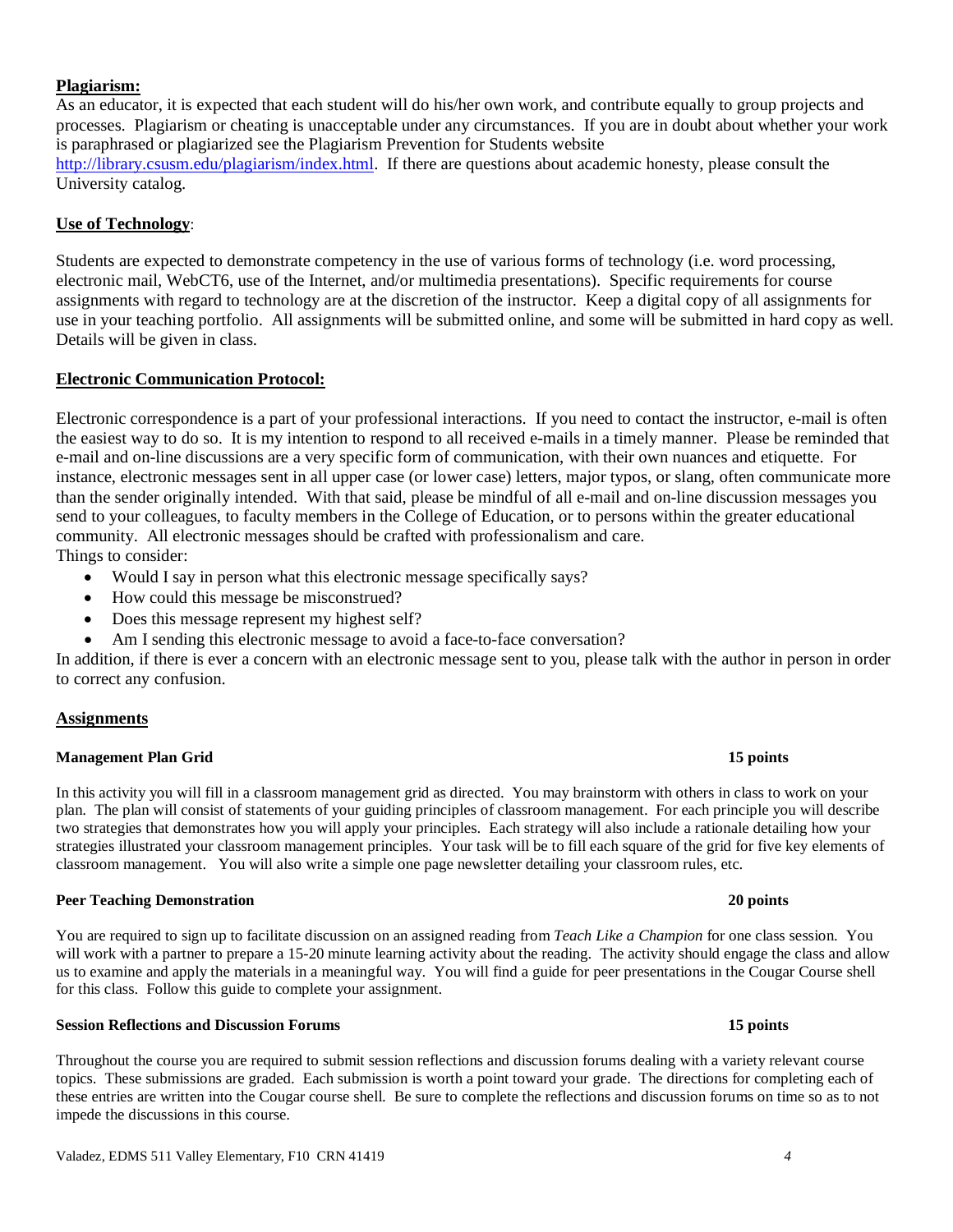#### Valadez, EDMS 511 Valley Elementary, F10 CRN 41419 *5*

#### **TPA 11 Lesson Planning Grid 20 points**

In this course you will complete all of the Teacher Performance Assessment II. This will be completed during two workshop days at the start of the eight sessions. You will also revisit and edit your lesson plan throughout the eight weeks of our class. Your work will be conducted in small groups of 3-4 students. Each student will be required to submit a completed lesson plan at the end of the eight week class.

#### **Ability Case Study Analysis 10 points**

This assignment requires you to take steps to modify your teaching plans to accommodate the varied learning needs you are presented with in the first few days/weeks of school. Please make both short (for the day or week) and longer (for the month or quarter) plans to address the needs of these students. You will be provided a template on the Moodle shell to complete your work. Completion of this assignment will require you use an ability matrix to create an action plan to address students with special needs.

#### **Response to Intervention Action Plan 10 points**

In this assignment you will revisit the case study analysis as part of learning about Response to Intervention. The RTI process involves carefully documenting the adaptations and modifications we have tried, and the resulting impact or lack of impact on academic achievement of students. You will come up with an action plan document what has been tried and how it has worked. It is not enough to plan for varied learning needs, we need to follow up to be sure our interventions have been effective, and if not, try new interventions to ensure each student achieves academically to the best of their ability. As was the case with the case study analysis, you will be provided a format for completing this assignment on the Moodle shell.

**Participation 10 points**

You will be graded on your classroom participation. It is an expectation that you will behave in a professional manner. This will require that you approach your instructor, school personnel, and colleagues in a respectful manner that emphasizes problem solving. Your full attendance means you are not distracted by electronic equipment. As a rule, cell phones should be turned off or to the vibrate mode during class. Laptop computers are essential to the process of our learning; however, it is expected that all students will avoid recreational use of computers during class and that laptops will be put away at the request of the instructor. Of course, participation all includes the extent to which you participate in class discussion, how you interact with colleagues, and that you submit all discussion forums and session reflections on time.

### **Electronic Submissions of Assignments**

This course is paperless. All assignments are to be turned into the Moodle shell (a.k.a. Cougar Course) on time. Points will be deducted for late submissions as the work you do is essential to the discussions conducted in this course. Make sure you turn in the assignments in Word, 12 font, in Times New Roman.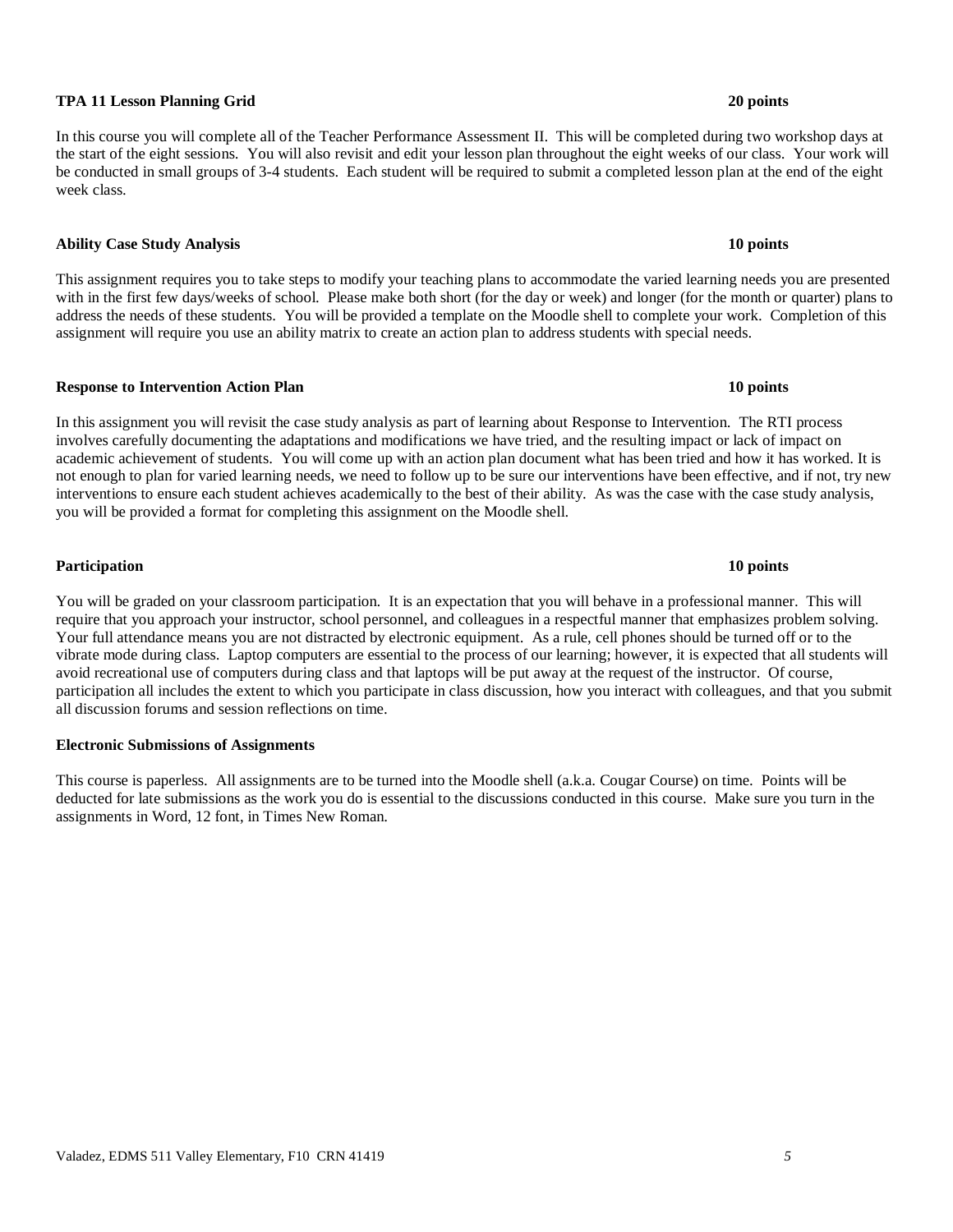## **Tentative Course Schedule**

| <b>Date</b>                | <b>Topic</b>                                                                   | <b>Readings &amp; Assignments Due</b>                                                                                                  |
|----------------------------|--------------------------------------------------------------------------------|----------------------------------------------------------------------------------------------------------------------------------------|
| 1<br>08/30/10              | Introduction/Course overview<br>Community building<br>Lesson planning workshop | Read forward, the author, and introduction, and<br>Chapter two, Planning that ensures academic<br>achievement - Teach Like a Champion. |
|                            | Management issue: Planning for academic<br>achievement                         | Submit classroom introduction<br>assignment.                                                                                           |
|                            |                                                                                | <b>Examine</b> TPA 2 materials to prepare for<br>lesson writing workshop.                                                              |
|                            |                                                                                | Submit session reflection.                                                                                                             |
| $\overline{2}$<br>09/13/10 | Lesson planning workshop, continued                                            | Read Chapter one, Setting high expectations -<br>Teach Like a Champion.                                                                |
|                            | Differentiation and universal access                                           |                                                                                                                                        |
|                            | Using an ability matrix for differentiation                                    | <b>Browse</b> the linked articles to prepare to teach a<br>diverse group of students.                                                  |
|                            | Peer teaching presentation                                                     | Review the management plan assignment.                                                                                                 |
|                            | Management issue: Setting high academic<br>expectations.                       | Group one: Prepare for peer teaching, Chapter<br>one - Teach like a Champion.                                                          |
|                            |                                                                                | Submit: session reflection.                                                                                                            |
| 3<br>09/20/10              | Six Facets of Understanding<br>What is it to know?                             | Read Chapter three, Structuring and delivering<br>lessons - Teach Like a Champion, and "Six facets                                     |
|                            |                                                                                | of understanding" article.                                                                                                             |
|                            | Peer teaching presentation                                                     | Review the management plan grid and write down<br>any questions you have about this assignment.                                        |
|                            | Management issue: Structuring and<br>delivering lessons                        | Complete discussion forum, What does it mean to<br>know?                                                                               |
|                            |                                                                                | Group two: Prepare for peer teaching, Chapter<br>three, Teach Like a Champion.                                                         |
|                            |                                                                                | Submit session reflection.                                                                                                             |
| 4<br>09/27/10              | Overview of pre-assessment, formative, and<br>summative assessment strategies. | Read Chapter four, Engaging students in lessons -<br>Teach Like a Champion, and "Backward design<br>101" article.                      |
|                            | Introduction of principles of backward                                         |                                                                                                                                        |
|                            | design lesson planning                                                         | <b>Browse</b> all of the content links for assessment and<br>think about the question: What are the elements of                        |
|                            | Peer teaching presentation                                                     | a quality assessment?                                                                                                                  |
|                            | Management issue: Engaging student is<br>lessons                               | Complete discussion forum, Assessment sample<br>and reflection.                                                                        |
|                            |                                                                                | Group three: Prepare for peer teaching,<br>"Backward design 101," turn in one page lesson<br>plan.                                     |
|                            |                                                                                | Group four: Prepare for peer teaching, Chapter<br>four, Teach Like a Champion.                                                         |
|                            |                                                                                | Submit session reflection                                                                                                              |